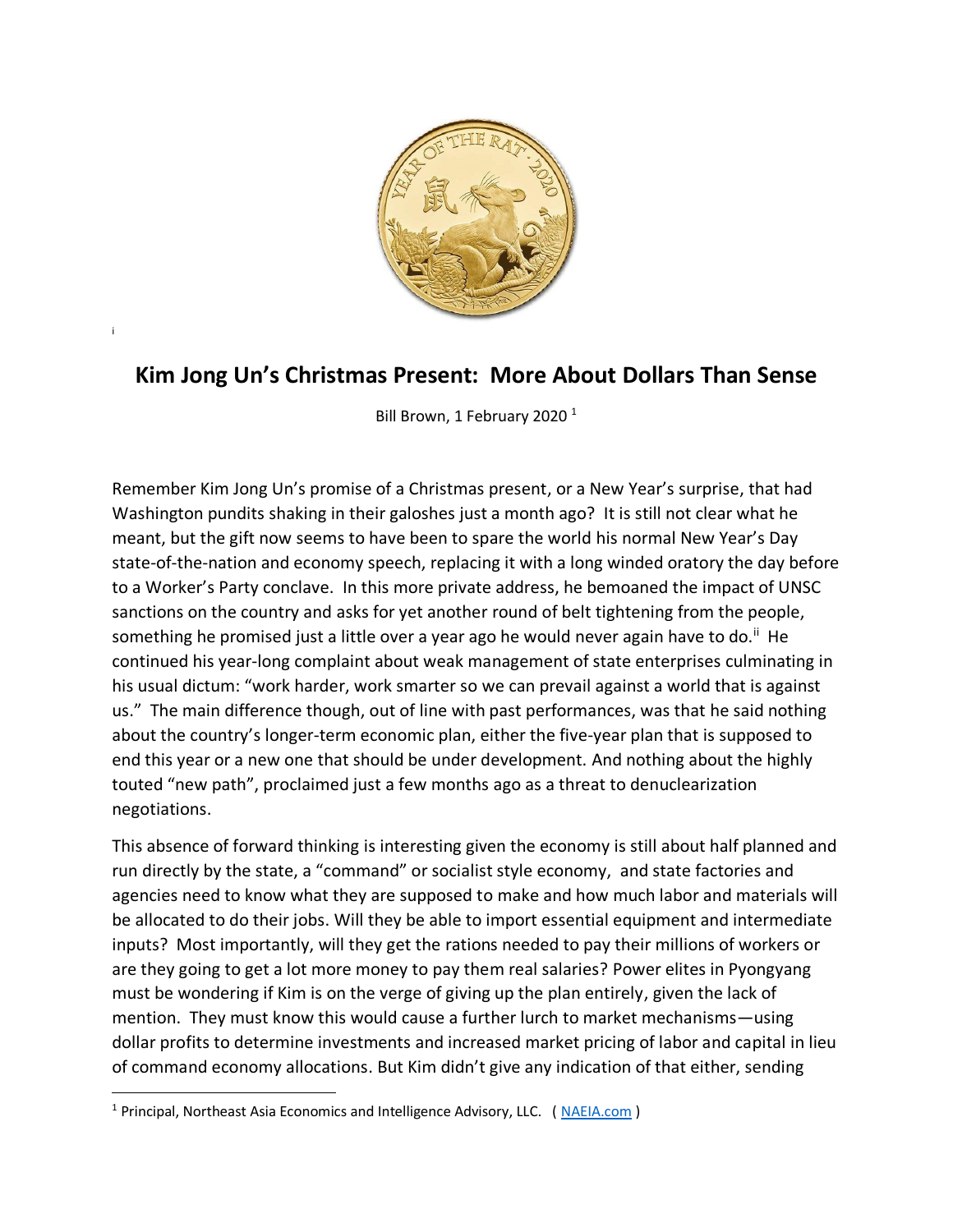forth a confusing combination of decentralized management, which might be read as more use of market prices and private profits, and stronger central controls which, of course, would be the opposite. All this in an economy where dollars seem to be rapidly replacing the domestic won as the driving force. Even some of the state's electricity fees are said to now be priced in US money.<sup>iii</sup>

Meanwhile, as if to add to the slate of worries on Kim's desk as the new year begins, and amid the corona virus that has caused him to close its border with China, just as he was preparing for the spring opening of a huge new tourist resort at Wonsan, China released its dismal December and full-year 2019 data on trade with his country. Many dispute the data as being politically doctored by Beijing, and it does go against some ground evidence of trade as usual. The voluminous Chinese General Administration of Customs compilation—millions of bits of data on trade in thousands of products with hundreds of countries, and used for everything from bank



invoicing to customs duty collection and even GDP calculation, squares with the government's official sanctions against North Korea - a virtual embargo on imports from that country. In these circumstances, no one is quite sure what is going on but Kim is likely much less happy with President Xi than with President Trump, although he can't say so. He can't complain too loudly lest Xi pull the last plug and stop delivering North Korea's entire crude oil supply, or more

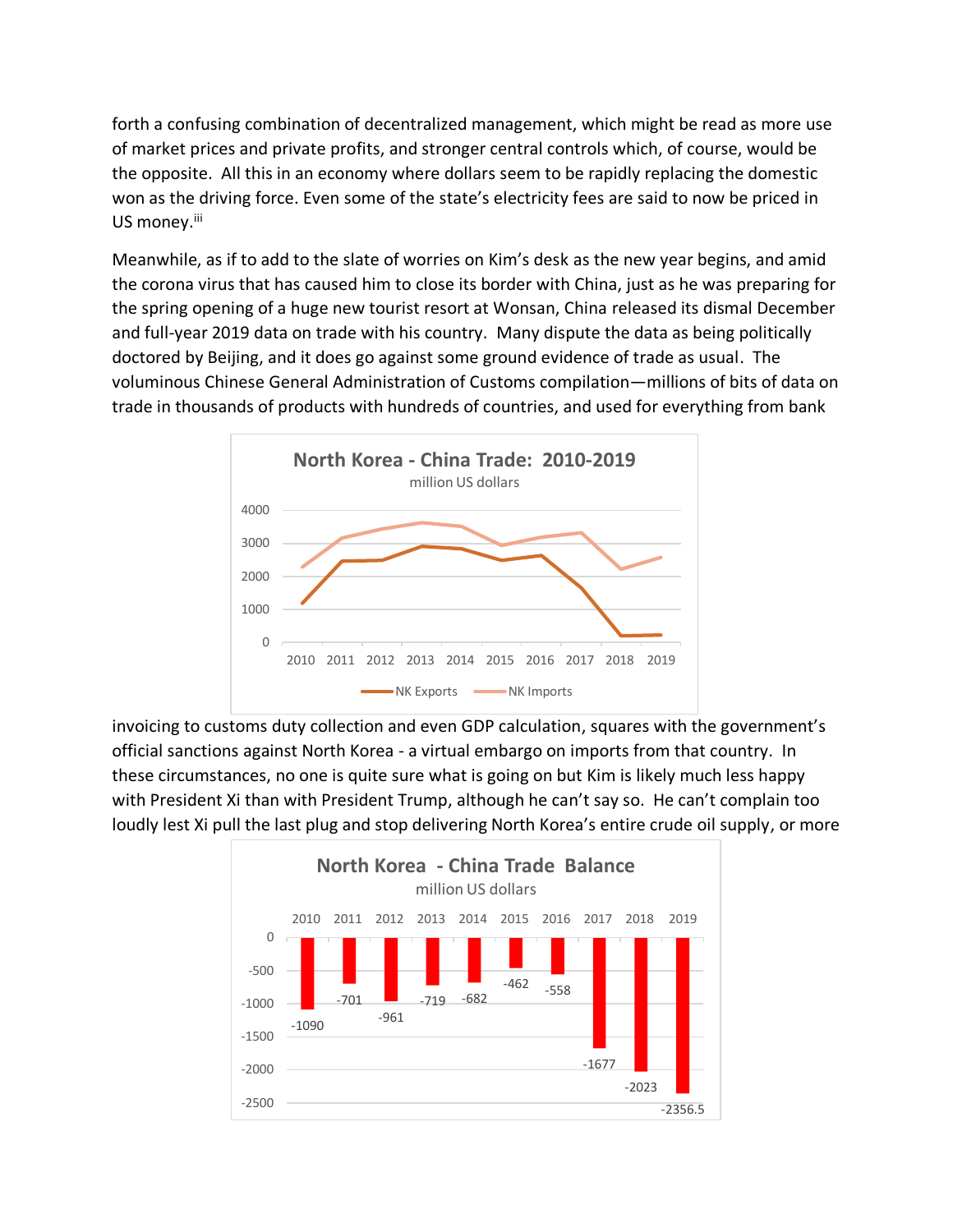seriously stop the smuggling. Since the Mao era, China has supplied about 500,000 tons of crude oil a year on "friendship" terms, aid that works like a choke collar around North Korea's neck. My guess is that is why there were no surprise nuclear or ICBM tests this Christmas. Kim has many other, even bigger issues to worry about as well.

Aside from Christmas presents, let's look at the little we know about Kim's economic agenda as he begins the year of the rat, ironically in this cycle it is properly called the gold or money rat, and speculate a little. In his half-dollarized economy, I expect Kim and all North Koreans can appreciate that astrological sign. Many caveats are in order since information sources are sparse and we don't really know for sure what drives Kim and his Worker's Party.

## **Sanctions and Trade: Kim's top complaint.**

First on his plate must be dealing with sanctions and amongst these, Chinese sanctions, really imposed only since 2017 at the demand of the UN Security Council with full approval by Beijing. To the extent that China "cheats" on these sanctions it is thus cheating on itself, not unlikely given the complications inherent in any country's trade policies, and especially with respect to a next-door neighbor. Here we have the benefit of looking at data that Kim himself probably sees since it is produced and published by China, based on its customs collection. It is just the reverse of North Korean data which, presumably, also are collected in some form but never published. Chinese exports to North Korea are North Korean imports, and Chinese imports are North Korean exports. It would be interesting to see how the two compare and I would not be surprised if Kim or his senior advisors ask for that. Our own US customs collection often differs considerably from that of our trade partners, so it is unlikely the two are exactly alike. Most countries collect better import data than exports, since imports often carry tariffs. And we hear quite a lot about smuggling, corruption, and trade that bypasses customs houses such as the vaunted "ship-to-ship" oil and coal transfers. Imagery of Nampo harbor, moreover, seems to indicate shipping is near normal. So, what is happening with trade is complicated and we don't really know for sure. Kim probably doesn't either, or Xi Jinping for that matter.

Still, the official data spells out a worrisome story for Kim, to say the least.

• Chinese imports from North Korea were up 11 % from 2018 to reach \$216 million but were still under 10 percent of pre-2017 levels. A "dead cat bounce" as Wall Streeters would say. The rise in Chinese purchases was accounted for by two non-sanctioned products, human hair wigs, and watches assembled from imported timing chips from China. It shows North Koreans are responding in a rational, market-like way, but their efforts are too small to count for much, at least so far. Footwear exports also are on the rise and may be an area to watch given the large size of the market. Expect Kim to visit a shoe factory soon. Anthracite coal, iron ore, and non-ferrous metals registered zero trade, given the sanctions, but coal is widely seen to be exported covertly.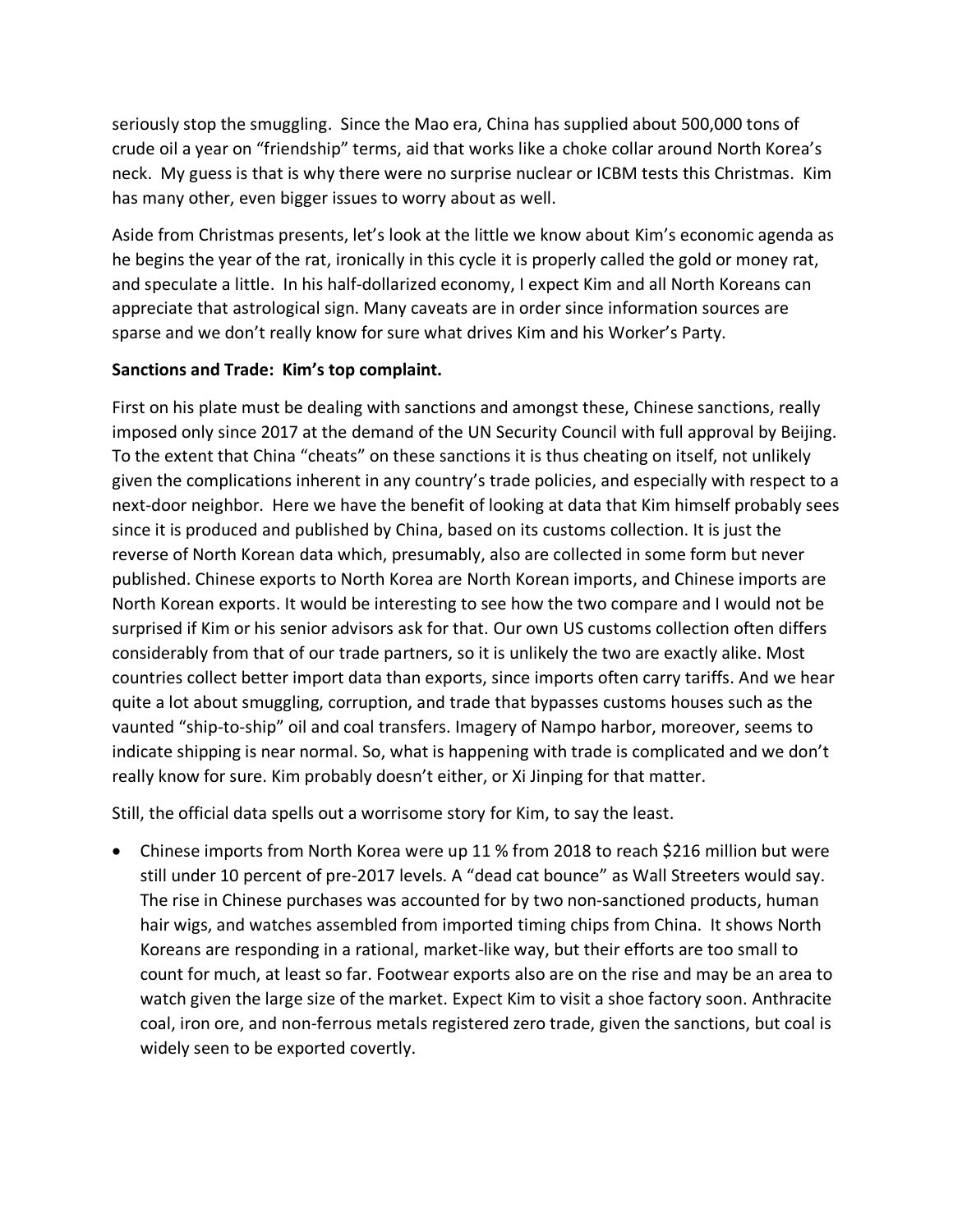### **North Korea Exports to Chinaiv**

*Million US Dollars* 

|                      | 2016  | 2017  | 2018 | 2019 |
|----------------------|-------|-------|------|------|
| All                  | 2,634 | 1,653 | 195  | 216  |
| <b>Mineral Fuels</b> | 1,187 | 413   | 11   | 11   |
| Apparel              | 724   | 562   | 0    | 0    |
| Ores                 | 225   | 187   | 25   | 22   |
| Iron & steel         | 44    | 59    | 32   | 34   |
| Wigs etc.            | 3     | 9     | 24   | 34   |
| Clocks, Watches      | 0     |       | 31   | 49   |
| Footwear             |       |       |      |      |

Chinese exports, that is North Korean imports rose 17 percent and at \$2,589 million are about 80 percent of pre-sanction levels. More interesting though is the composition of this trade. Consumer goods including foodstuffs, tobacco, textiles and petrochemicals such as plastics and fertilizer are up while sanctioned investment goods that in the past amounted to close to a billion dollars a year, have fallen to zero, including essentially no exports of machinery or transportation equipment, normally high valued products needed by North Korean industry. Interestingly furniture has been a large item in recent months, possibly to furbish the large tourism projects under construction.

#### **North Korea Imports from China<sup>v</sup>**

|                             | 2016           | 2017  | 2018           | 2019    |
|-----------------------------|----------------|-------|----------------|---------|
| All                         | 3,192          | 3,328 | 2,218          | 2,589   |
| Plastics                    | 204            | 231   | 222            | 275     |
| Oilseeds                    | 99             | 122   | 156            | 143     |
| Man-made Fabrics            | 187            | 219   | 138            | 189     |
| Fertilizer                  | 38             | 36    | 85             | 43      |
| Fruits & Veg                | 99             | 67    | 82             | 64      |
| Knits                       | 85             | 101   | 81             | 90      |
| Apparel                     | 134            | 117   | 74             | 90      |
| Fish                        | 74             | 102   | 71             | 56      |
| Tobacco                     | 19             | 33    | 70             | 51      |
| <b>Milled Products</b>      | $\overline{4}$ | 35    | 66             | 77      |
| Clocks & Watches            | 5              | 9     | 46             | 82      |
| Sugar                       | 4              | 39    | 40             | 44      |
| Cereals                     | 26             | 33    | 26             | 84      |
| Petroleum Prod              | 114            | 70    | 24             | 29      |
| Furniture                   | 49             | 60    | 58             | 75      |
| Vehicles                    | 255            | 202   | 1.9            | $\cdot$ |
| <b>Electrical Machinery</b> | 315            | 338   | 8              | 2.7     |
| Non-Electrical<br>Machinery | 269            | 268   | $\overline{7}$ | .7      |

*Million US Dollars*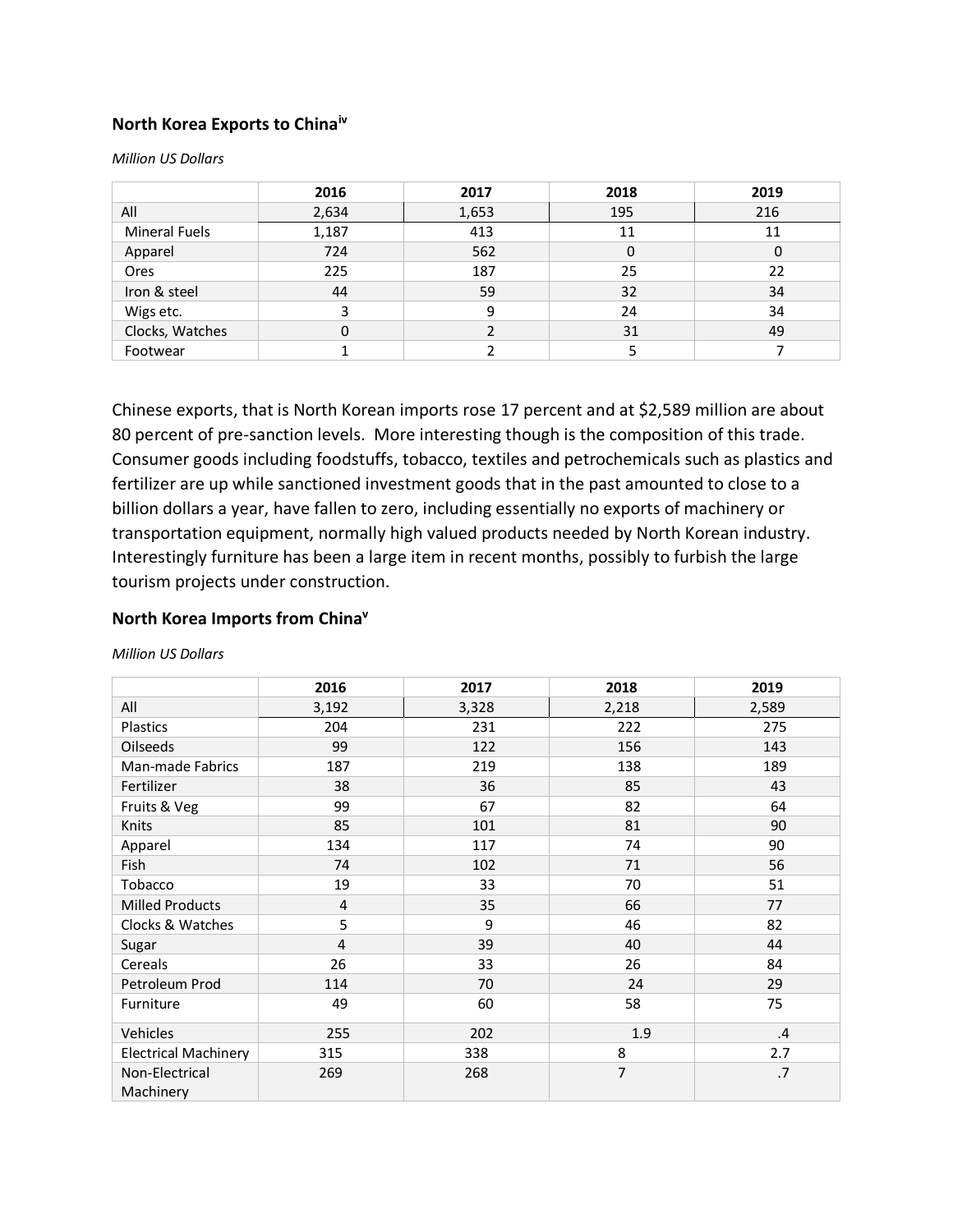• At \$2,373 million for the year, China's goods trade surplus, that is North Korea's deficit, was by far the largest on record. November and December recorded North Korea's largest monthly deficits on record.

By partner, China dominates North Korean trade, both before the sanctions were put in place and currently. Russia is second but records only 1-2 percent as much as the Chinese trade. Its sells diesel fuel, which is allowed up to a point by UNSC, and a little bituminous coal, probably used for steel industry coking. Curiously, and possibly a data error, one of North Korea's largest export shipments last year was a passenger ship counted at \$85 million, to Denmark.<sup>vi</sup>

|                 | Data as of:      | NK's Exports to | NK's Imports from |
|-----------------|------------------|-----------------|-------------------|
| China           | <b>Full Year</b> | 217.5           | 2,589             |
| Russia          | November         | 2.3             | 42.1              |
| <b>Brazil</b>   | <b>Full Year</b> | 0.1             | 19.7              |
| <b>Honduras</b> | <b>Full Year</b> | 1.4             | 9.0               |
| EU 28**         | October          | 85.6            | 5.6               |
| India           | October          | 2.3             | 8.8               |
| Ghana           | November         | 7.5             | <b>NA</b>         |
| Costa Rica      | November         | 4.5             | 0                 |
| Indonesia       | November         | 3.0             |                   |

#### **North Korea's Trade with the World, 2019\***

*Million US dollars*

\*From foreign customs sources, North Korea perspective (Russian exports are North Korean imports.)

\*\* One passenger ship imported by Denmark, September 2019, Eurostat.

#### **Foreign Exchange Reserves: The people may have more dollars than the state.**

In this year of money, Kim must keep a close eye on his own family's dollar holdings and those of the government. Here we can only guestimate the levels and the flows. South Korea's government figures North Korea held about \$3 billion in reserves in 2016 and has lost about a billion dollars to the trade deficit in each of 2017 and 2018, suggesting they are getting low. My guess based on the reported trade is that the country is losing about \$200 million a month in recent months. However, other components of its balance of payments likely show North Korean surpluses. These would include net revenue on unreported goods trade, for example exports of military products; revenue earned from foreign, mainly Chinese, tourists; money earned by North Korea's tens of thousands of overseas workers and remitted to North Korea; remittances of overseas Koreans who try to send money back to their families; foreign aid commodities that counts as North Korean imports, much of it purchased in China and thus registered as a Chinese export, but are not paid for by North Koreans; and probably small amounts of foreign investments into North Korea, again probably mostly from Chinese-Koreans who may buy or lease property in North Korea. All of these must be net of North Korean purchases, but they are likely to be small. For example, illicit gasoline imports come at a cost to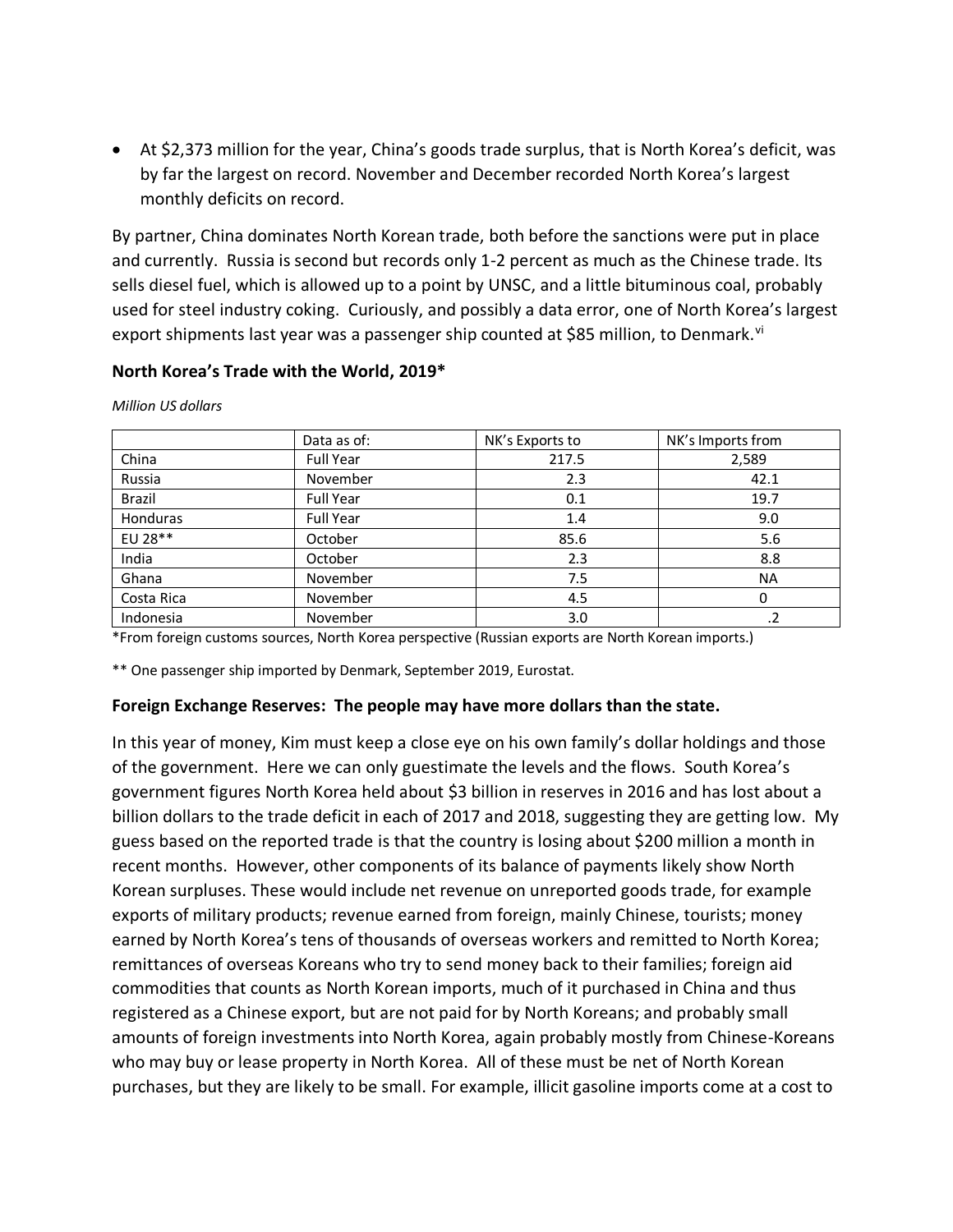North Korea's foreign exchange, but unreported coal sales provide revenue. My back of the envelope guess is that these might net to a \$100 million or so, paying for about half the goods trade deficit. This would mean a net outflow of reserves of about \$100 million a month, but who is to say, for sure.

It's worth conjecturing that perhaps this estimate is far off, and that Pyongyang earns more than we think from say military sales, or that its exports to China are greatly under reported. Then we might question why the country's imports seem so sparse, with almost no apparent investment goods coming in, only needed consumer products. Moreover, UN sanctions increasingly are hit at North Korean services exports as well. As of December 20, all UN member states were required to send their North Korean workers home. Reports indicate that China and Russia have failed to send everyone back, but many have, and remittance and worker income is likely to decline sharply this year. Again, I expect Kim is looking at such data and trying to figure out work arounds, perhaps looking at his favorite foreign service, tourism, putting that up against reported US suggestions of allowing US travel to North Korea and the reopening of South Korean tourist projects. No doubt the closure of the border with China last week, due to the coronavirus, will hurt in the short term but may give him a convenient excuse for failure on that front.

The foreign exchange picture is further complicated by the unusual degree to which North Korea's economy has been dollarized in recent years, the result of domestic distrust of the country's own currency, the won. Hundreds of millions of dollars' value in foreign money, maybe more than a billion, especially US currency and Chinese yuan, circulates or is held as savings by North Korean citizens. This is a godsend for citizens who for generations have had no financial vehicle available for savings. These funds are not easily accessed by central government authorities so are best considered private, not official reserves, but they may be used for consumer imports. Of great concern to Kim must be the thought that the country's elites now hold lots of Benjamins, which I expect he worries they can use to corrupt poorly paid security officials and thwart government objectives. His killing of his aunt's husband some years ago may reflect such fears—rumors were that Uncle Huang had accrued too many dollars from side-line export businesses.

One might think that the strong-armed state could simply force people to turn in their dollars, but their use is so widespread, even among government and party people, this would likely cause panic and chance insurrection. The last time this was tried was in 2009, as Kim was being groomed for power, and the result was rioting in the streets, forcing a rare government apology and the execution of the Party official in charge of finance. Kim likely learned an important lesson and has not tried to force the issue, so dollar use has proliferated. A few weeks ago, Daily NK reported the government issued a call for people to use the won more and dollars less in their commercial transactions and physically clean up the dirty won notes,  $v$  to make them more attractive. A "please turn in your dollars and we will give you won" story line. Perhaps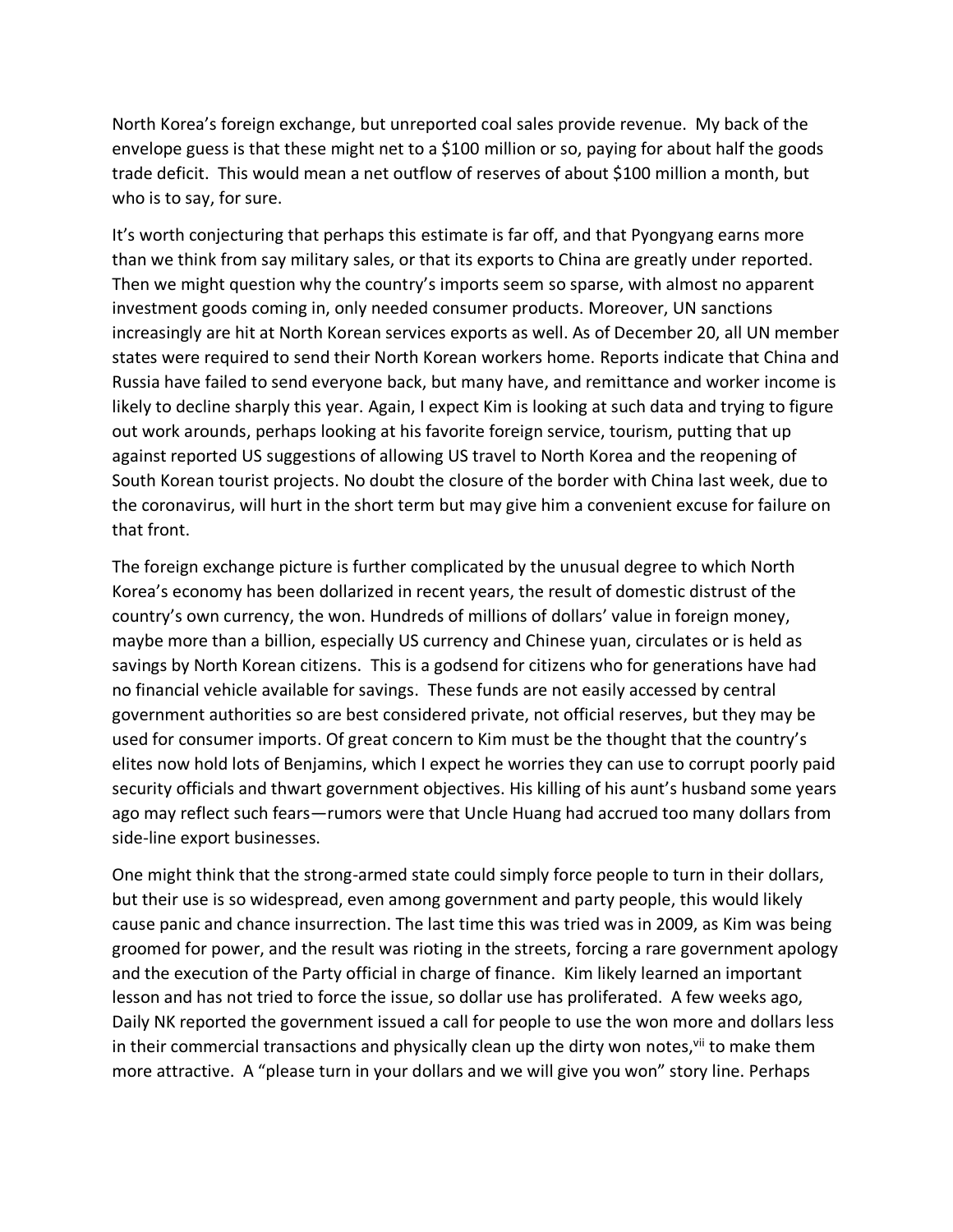related, the won immediately fell in value a few percentage points in the widespread currency markets.

I expect Kim and his advisors thus pay very close attention to the exchange rate and worry about a speculative collapse in value. Do they have the foreign exchange to directly intervene and buy a collapsing won with an ever-shrinking supply of dollars? Would a Christmas surprise cause such a panic as ordinary people decide foreign retaliation could hurt the won even more, and thus force the issue by trading it in at any price? Maybe Kim decided its just not worth the chance.

## **Foreign Exchange Rate and Inflation: Success but at What Cost and for How Long?**

If there is one economic success story that Kim can be proud of, surely it is his taming of the inflation and currency depreciation that plagued his father's regime. That this has occurred during a period of extremely tough sanctions on export earnings is even more surprising. One would expect the drop in exports to have reduced the value of won against foreign currencies and thus drive up prices of imported goods, raising the rate of general inflation.

This hasn't happened, at least according to what look to be reliable exchange rate and market price data as reported by two outside groups, one in South Korea, Daily NK, and the other, Asia Press, in Japan. Both are affiliated with defectors from North Korea who have continuing access to people who report to them market prices. The data shows that soon after Kim came into power, the won/dollar rate stabilized at 8,000 won per dollar and is in fact was so stable it looks like the won was pegged at that rate. Meanwhile prices of the several important commodities that are tracked, including the all-important price of rice, stabilized after years of rampant inflation. This stability has been maintained even in the last year as the trade deficit based on partner data widened to record levels. If anything, commodity prices are falling. The won, however, has become somewhat more volatile in the last year, moving up and down against the dollar, moving sharply down over the past month.

Some analysts use this financial stability to say the sanctions are not having a meaningful impact on the economy and strongly suggest China is cheating with its data, in effect cheating on its own sanctions rules. No doubt some of that is occurring, but there is another explanation that can account for financial stability and seems more likely to me. After the bad experiences of his father, Kim may have simply ordered his banking authorities, the Ministry of Finance and the Chosun Central Bank, to hold the line on the exchange rate, forcing them to maintain the 8,000 rate by withholding won credit, or issuance of won notes, whenever it began to depreciate. This would be remarkably like a very liberal Hong Kong type currency board where monetary policy is relegated to second place behind all important exchange stability. It can work well once people are satisfied the rate will hold and thus don't have an incentive to speculate against it, but any wavering can cause a wave of adverse speculation, even panic selling. Hence the tight focus on a peg, or something close to it.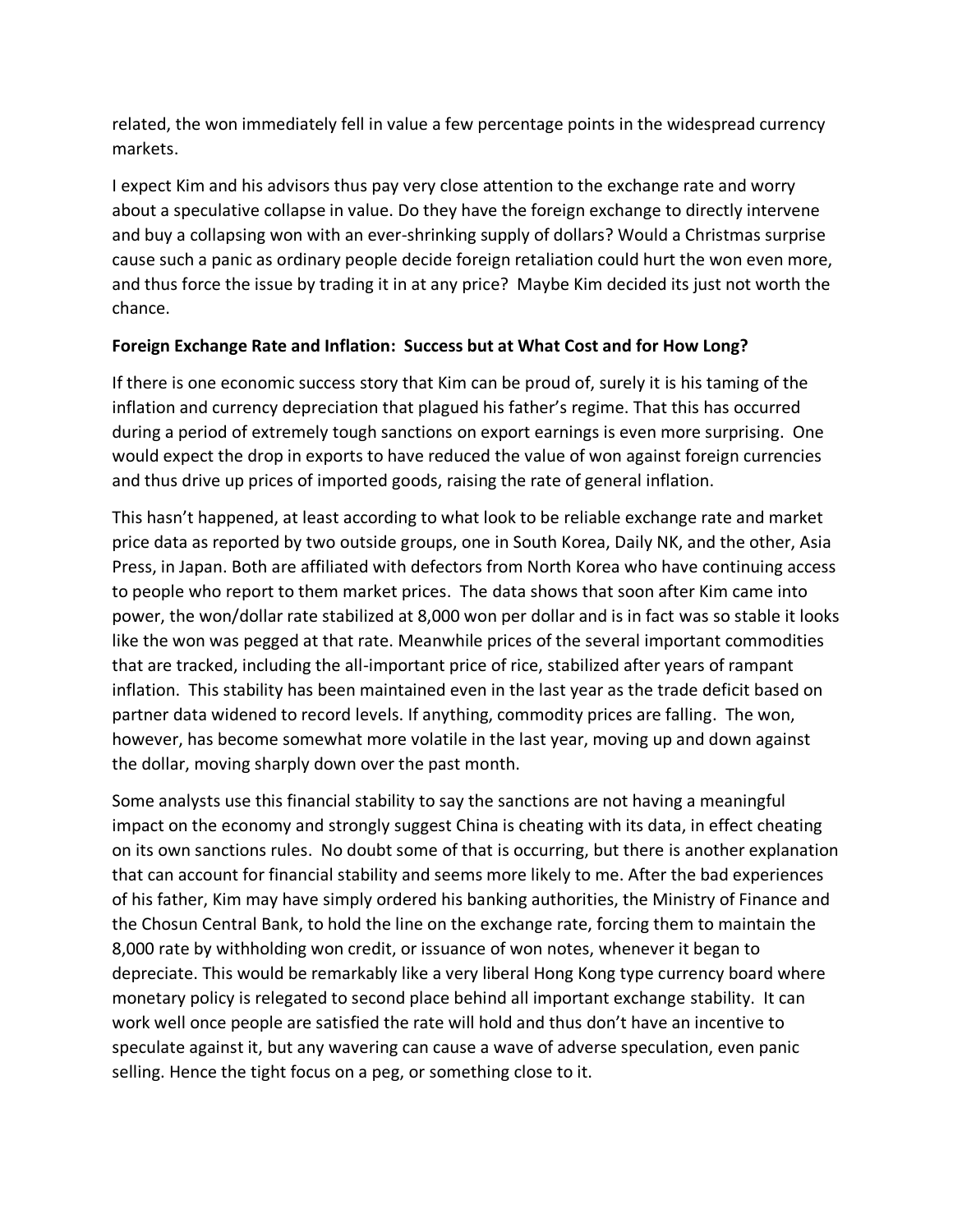Tight monetary policy also is likely accompanied by stringent government fiscal policy, since budget deficits cannot be financed by printing money lest the increase in money supply devalue the won. North Korea does not have an ordinary tax system, so tax rates don't rise; instead spending drops and all kinds of fees are increased. State owned firms and government agencies cannot borrow as freely as in the past, so to compensate they seem to have increased liquidation or privatization of their assets, selling apartments or leases to their workers, or leasing out equipment to private entrepreneurs, for example, in return for cash. This can be helpful since the privatized assets often are used more productively and thus spur output growth, offsetting some but not likely all the decline in socialist output.

While good for financial stability, a tight monetary and fiscal policy - that is no increase in credit or currency or deficit spending - has a big economic cost, often pushing the economy into recession since companies and individuals can't borrow to invest, and investment spending crumbles. Prices, rather than rising, fall, adding to trouble in the producing sector. This to me is what Kim's economy now looks like; not an inflationary bubble but a recessionary spiral. And the recession is caused by absence of investment, not consumption, which in North Korea is always near a subsistence level. So, this is not such a good environment for speaking of fiveyear plans, something Kim probably figured out himself.

### **Dual Price and Wage System: Inefficient and Unfair**

Most economists love the idea of a single price, even stating it as one of the few "laws" in the discipline, "the law of one price." In a competitive market economy where everyone seeks to make some profit, arbitrage, buying low and selling high, should eliminate price disparities. When prices differ for the same good or service in the same economy, say for prescription drugs, airline seats, or college tuition, something is broken. Usually some regulation or monopoly power has gotten in the way. The single price forces efficiency in production and fairness in distribution, subject to the important condition of competitive markets.

North Korea, in contrast, might be called the land of many prices. Or at least two - the market price and the command or rationed price. Amazingly, they differ by a factor of 50 to 100 or even more. That is 50 times not 50 percent more. This begins with the exchange rate. The official rate for won is about 150 to the dollar. The widely prevalent market rate is 8400 won per dollar. The price of a kilogram of rice under the ration system is almost zero whereas the market price is close to 4,800 won per kilogram. Electricity is essentially free under the ration system, including for industry. In the market, it is simply unavailable except at scalper's rates. But the government may be about to start charging for some use, surely a political sensitive issue. Daily NK reports that Pyongyang residents will be charged \$50 a month, that is fifty US dollars cash not the won equivalent, for use above a certain quota. This would be only a band aid for power problems, but perhaps a step in the right direction. As the market economy has expanded over the past twenty years, more and more goods and services are based on market prices and the rations are fast disappearing. This has enabled a big increase in productivity, at least in distribution, and makes famine, as occurred in the mid-1990s, much less likely. And, for what it is worth, Kim said in his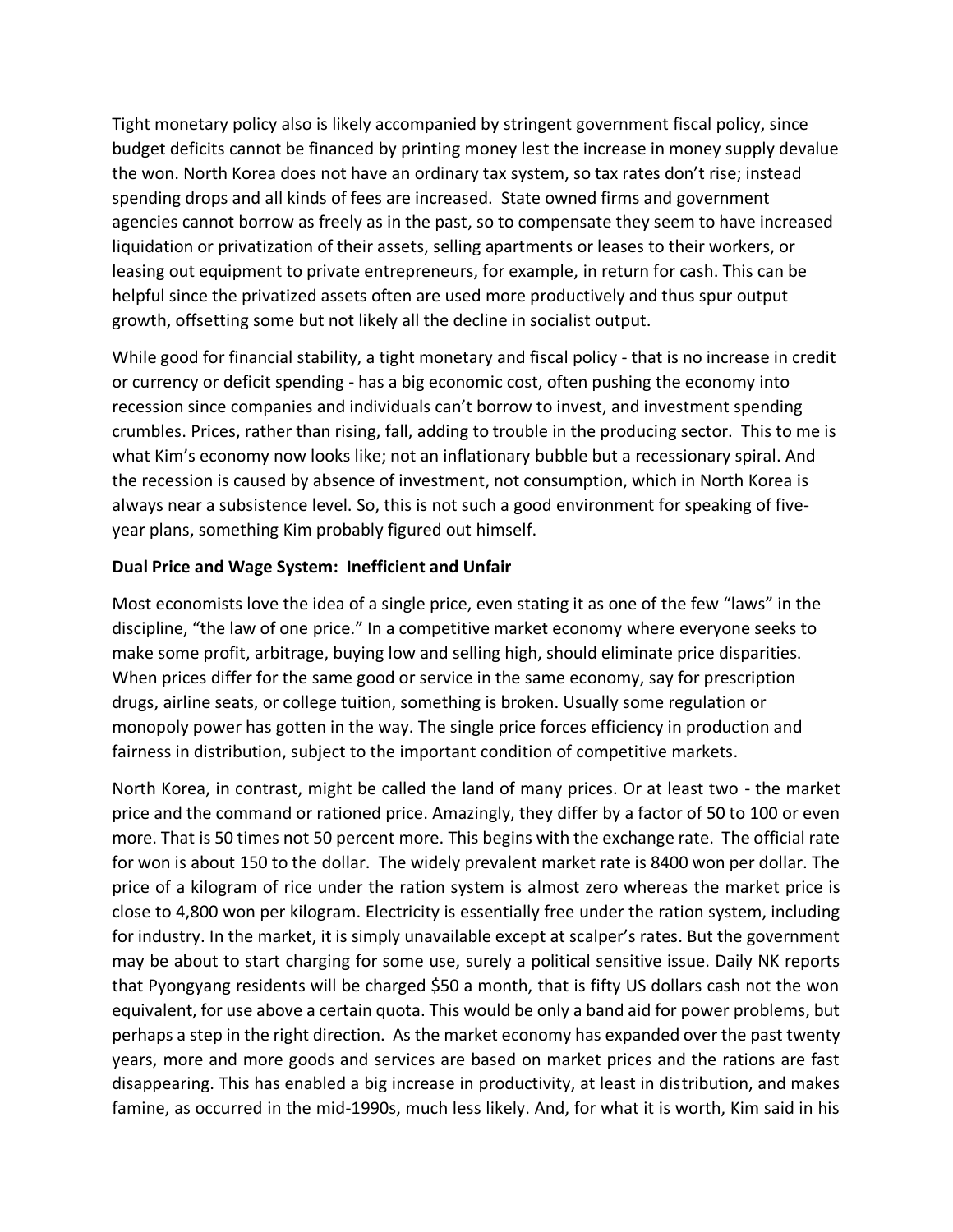seven-hour oration that the country had a good harvest last year, despite alarms rung by the World Food Program and the Food and Agricultural Organization in mid-summer that bad weather was causing a big need for food aid.

At the top of Kim's worries, however, must be the badly distorted and potentially dangerous dual wage system. The official wage chart for government workers of all kinds allows wages of between 3,000 and 5,000 won per month, say for a schoolteacher, policeman, nurse, or doctor. It seems to be slightly higher in state enterprises for production workers, but not much. This level of pay is sustainable in the ration economy, where necessities are cheap, even free if they are available, but it doesn't even buy a cup of coffee in the market economy, where wages are about 100 times higher. How can a teacher possibly afford a \$100 cell phone when her official pay nets about 50 cents a month? She can, and does, by offering private lessons to students whose parents are in the market side of the economy, collecting maybe a few dollars a day, neglecting her normal class in the process. The same thing is occurring across the country's huge state workforce, corrupting state services at a prodigious rate. Daily NK reported a few weeks ago that at least for a short while, the country's big ammonia fertilizer plant at Hungnam had shut down, not due to a lack of imported oil, as the plant probably wisely converted to coal a few years ago, but because the workers were not coming in since they were not being paid and instead they were off working in the markets.<sup>viii</sup> This kind of stoppage may not yet be prevalent, and there is no organized labor of the sort that sparked a revolution in Poland, but state enterprises must be torn. Do they produce accordingly to the increasingly invisible central plan or do they allow their workers to produce for themselves, letting go of something as important as fertilizer?

Kim needs, and may be, considering a big pay increase for state workers, even "matching to market" while pushing many into private firms, reducing their burden on the state. Coal miners in state mines are said to receive many times the state wage, for example, and the mines, if they can export, can easily support higher wages. But given the tight budget constraints, an overall wage boost would require a big increase in money supply, and inflation and exchange rate depreciation would likely follow. Not an easy choice. Either let the state continue to massively corrupt itself, risking unhappy state employees, or cut back state employment and let the enterprises go private, giving up on the country's socialist experiment. And then there is the military and its one million troops, all on the pitifully poor ration economy, not the more productive and growing market economy.

Even more than President Xi's choke collar, potentially disgruntled soldiers, schoolteachers, nurses and steelworkers all being asked to tighten their belts, while watching as foreign tourists don't show up for expensive new tourist resorts, may be the real reason for Kim's big no-surprise Christmas present for President Trump. Happy Year of the Money Rat.

<sup>i</sup> <https://www.apmex.com/product/198307/2020-great-britain-1-oz-gold-year-of-the-rat-proof-box-coa>

ii Jonathan Cha, Daily NK. https://www.dailynk.com/english/kim-jong-un-does-unexpected-yet-again/

iii <https://www.dailynk.com/english/pyongyang-boosts-state-collection-electricity-fees/>

iv China General Administration of Customs, Jan 2020